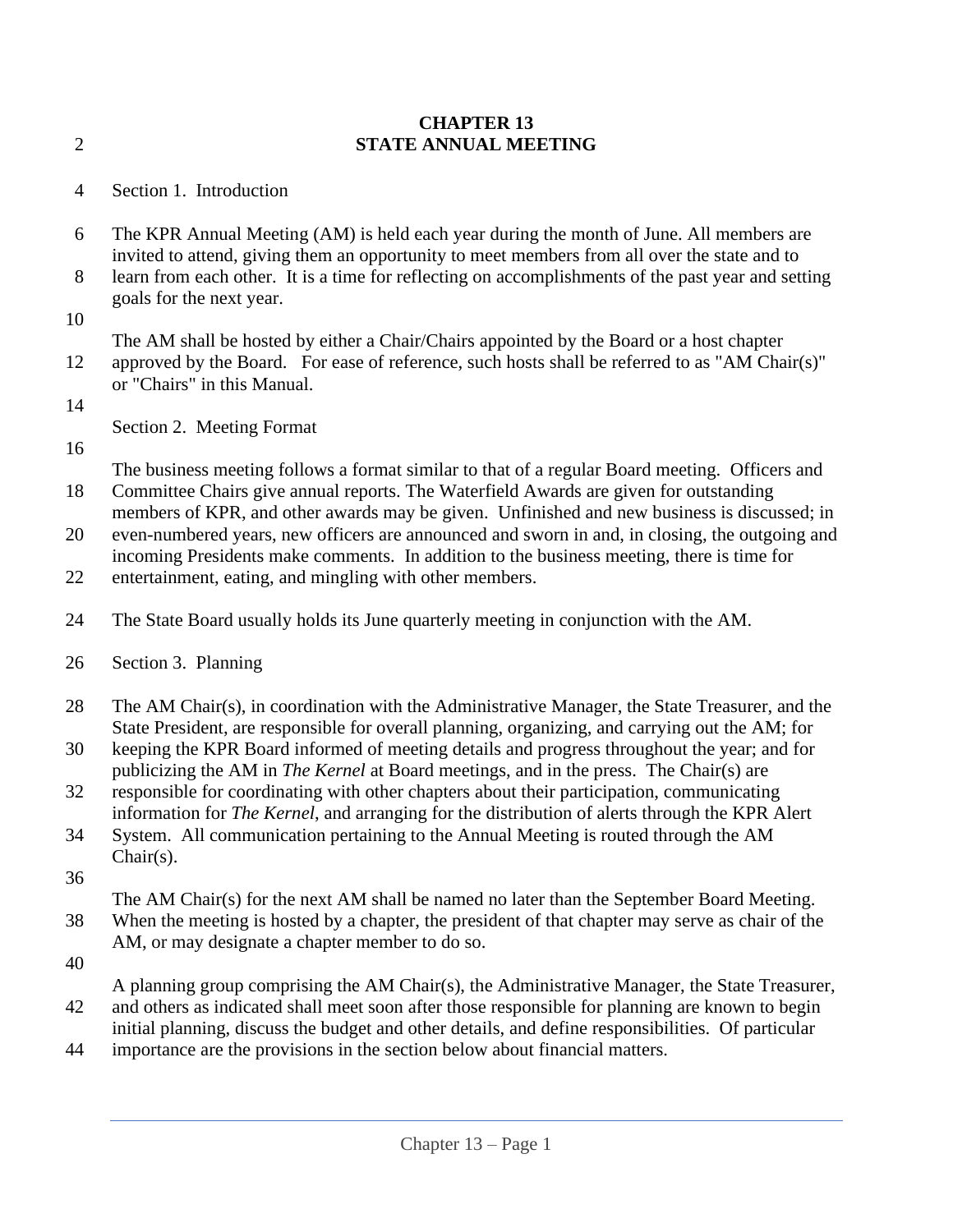Section 4. Financial Matters: Budget; Procedure for Processing Receipts; Procedure for 46 Paying Expenses; Refund of Registration Fee

- 48 A. Budget. Budgetary concerns are among the major discussions that must be held in the planning group's first meeting. Information resulting from the meeting will be helpful to 50 the State Treasurer in preparing the proposed budget.
- **--** Allocation. The allocation for the AM is included in the KPR budget approved by the 52 Board at its quarterly meeting in December prior to the next AM, in June of the following year.
- 54 -- Income. The AM allocation in the KPR budget includes all money taken in from registration fees, banquet fees, cash donations, and all fund-raising efforts such as 56 split-the-pot, silent auctions, and raffles.
- -- AM Budget. The budgeted amount should be itemized by respective meeting 58 expenses (including, but not limited to, those for entertainment, printing, decorations,
- supplies, equipment rental, when necessary, meal costs, and meeting refreshments, 60 making any adjustments as may be necessary later). This procedure will assist in efforts to ensure that expenses do not exceed the total amount budgeted by the Board.
- 62 -- Registration Fee. It is important that the registration fee be set in accordance with the plans and projected expenses.
- 64
- B. Procedure for Processing Receipts
- 66 -- All registration forms and fees and other monies relating to the AM, including cash or check donations and income from all ways and means projects, shall be collected and 68 deposited by the Administrative Manager.

-- Checks for donations shall be made out to KPR and mailed to KPR's business office 70 for deposit by the Administrative Manager and designation toward AM expenses.

- 72 C. Procedure for Paying Expenses
- -- Upon presentation of invoices/receipts and the Miscellaneous Expense form approved 74 by the AM Chair(s), the State Treasurer shall pay meeting expenses directly to vendors or reimburse the chapter or individual members for expenditures for meeting 76 expenses on-site at the AM.
- -- Payment may be made when items such as a deposit to hold the hotel **must** be paid 78 before the budget is approved; but such payments should be limited to the extent
- possible. Invoices/receipts and the Miscellaneous Expense form approved by the host 80 chapter president shall be submitted to the State Treasurer to request payment.
- -- When payment to vendors or reimbursement to the chapter or individual members is 82 requested after the budget is approved but before the AM, payment may be made upon submission to the State Treasurer of invoices/receipts and the Miscellaneous Expense
- 84 form approved by the host chapter president.
	- -- All payments shall be made by check.
- 86 -- Reimbursements to Board members for travel expenses shall not be paid on-site.
- 88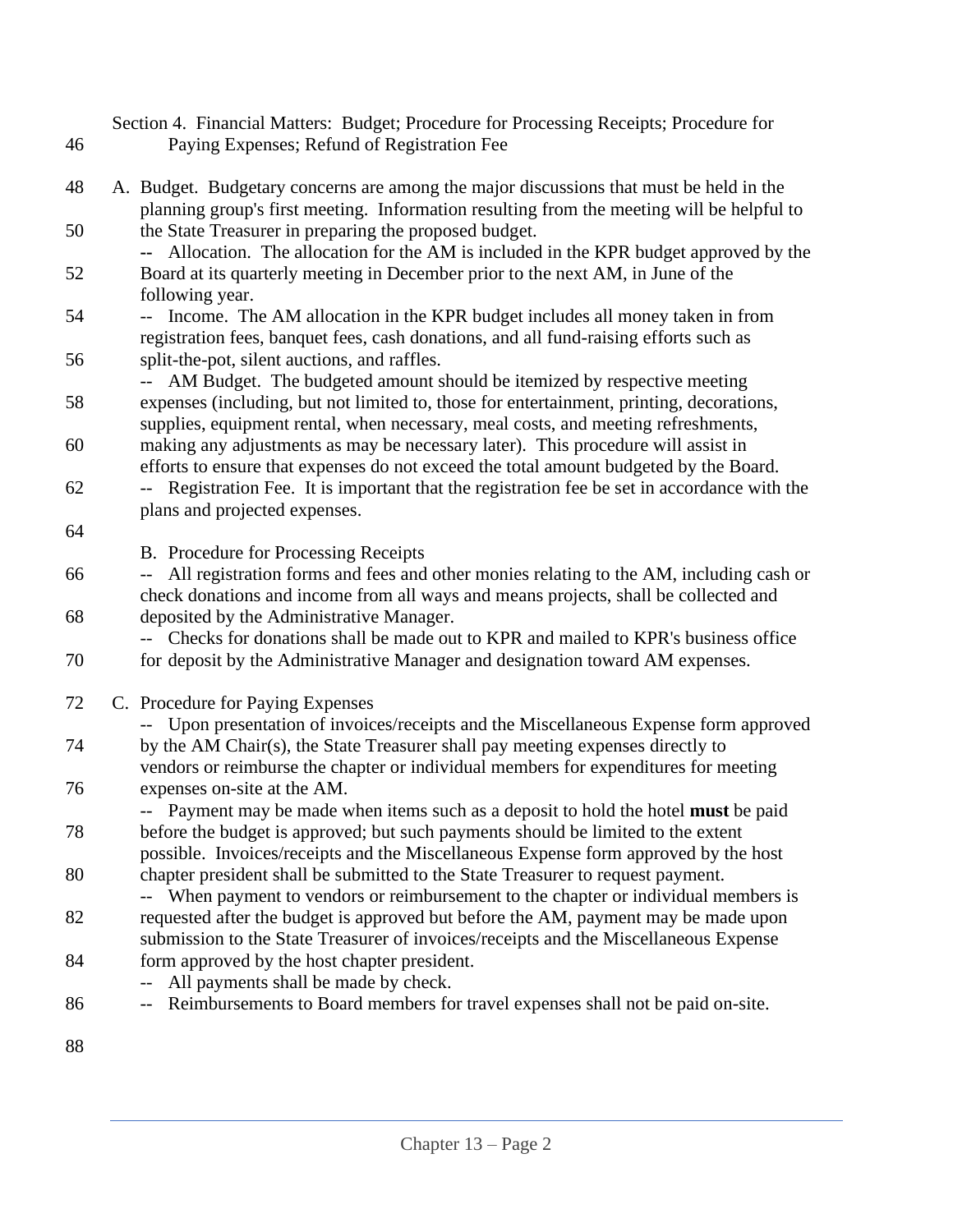- 90 D. Refund of Registration Fee. Refunds of registration fees may be given within ten (10) days preceding the AM when members must cancel because of serious personal or family 92 circumstances.
- 94 Section 5. Administrative Manager Duties. The Administrative Manager: -- Coordinates with the AM Chair(s) and the State Board throughout the year as 96 indicated. **--** Designs the registration form based on information from the AM Chair(s). 98 -- Receives registration forms and payments for the meeting, monetary donations, proceeds from all fund-raising activities, and any other monies related to the meeting. 100 -- Deposits all monies in the KPR account. -- Prepares name tags for registrants. 102 -- Coordinates with the host chapter regarding printing programs. 104 Section 6. AM Chair(s) Duties. The AM Chair(s) may name committees to perform duties as discussed below or may choose to 106 perform the duties themselves. a) Meeting Facility Committee. This committee meets with hotels, selects a suitable site, 108 and arranges logistics for the Annual Meeting. Items that need to be negotiated with the hotel are the number of guest rooms available and rates, meeting rooms, and 110 restaurant facilities capable of serving a banquet meal and regular meals for attendees. It is assumed that the cost of the meeting rooms will be waived if there are a sufficient 112 number of registrants as agreed upon with the hotel. The contract is signed after full discussion with the State President. 114 b) Menu Committee. This committee works with the hotel to develop the menu and price of the awards banquet and any other meals and refreshments for planned breaks during 116 the meeting. c) Program Committee. This committee: 118 -- Plans the program for the event, which includes securing speakers for the meeting and selecting entertainment for the awards banquet. 120 -- Drafts the agenda for the business meeting for approval by the State President. -- Arranges for printing of the program, which may be handled by the chapter or by 122 the Administrative Manager upon request of the Annual Meeting chair. d) Registration Committee. This committee: 124 -- During planning, periodically consults with the Administrative Manager for updated information on the number of registrants for whom the administrative 126 manager has received registration. -- Prepares registration packets. 128 -- Works with the Administrative Manager on preparing name tags; The Administrative Manager makes the name tags, which are recycled from year to 130 year. New tags are made for people attending for the first time. Tags for on-site registrants are prepared by the registration committee. 132 -- Staffs the meeting registration desk and collects monies owed for on-site registrations and/or any other monies owed by registrants as reflected on the 134 registration sheet.